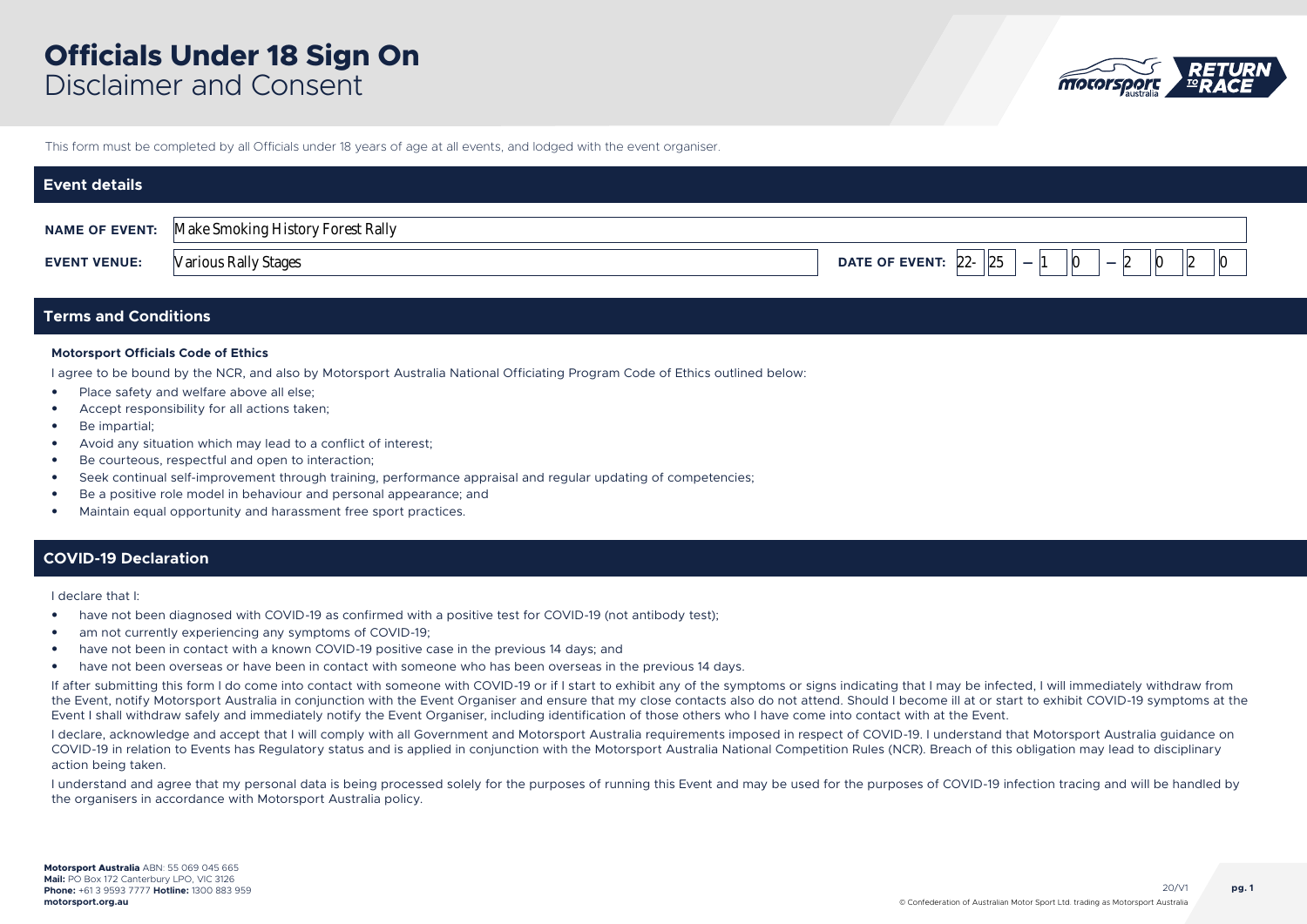

## Risk Warning and Assumption of Risk

**Motorsport Activities are inherently dangerous recreational activities and there is significant risk of injury, disability or death.** If you do not wish to be exposed to such risks, then you should not participate in the Motorsport Activities.

- **I acknowledge that:**
- the risks associated with attending or participating in Motorsport Activities include
	- but are **not limited** to the risk that I may suffer harm as a result of:
	- motor vehicles (or parts of them) colliding with other motor vehicles or persons or property;
	- other participants acting dangerously or with lack of skills;
	- high levels of noise exposure;
	- acts of violence and other harmful acts (whether intentional or inadvertent)
	- committed by persons attending or participating in the event; and
	- the failure or unsuitability of facilities (including grand-stands, fences and guard rails) to ensure my safety.

#### **Exclusion of Liability, Release and Indemnity**

In exchange for being able to attend or participate in the Motorsport Activities, I agree:

- to release Motorsport Australia and the Entities to the extent that any or all of them are providing Recreational Services from all liability for:
	- my death;
	- any physical or mental injury (including the aggravation, acceleration or recurrence of such an injury);
	- the contraction, aggravation or acceleration of a disease;
	- the coming into existence, the aggravation, acceleration or recurrence of any other condition, circumstance, occurrence, activity, form of behaviour, course of conduct or state of affairs:
		- that is or may be harmful or disadvantageous to me or the community; or
		- $\bullet$  that may result in harm or disadvantage to me or the community.
	- howsoever arising from my participation in or attendance at the Motorsport Activities;
- to indemnify and hold harmless and keep indemnified Motorsport Australia and the Entities to the maximum extent permitted by law in respect of any Claim by any person; and
- to attend at or participate in the Motorsport Activities at my own risk.

#### **I understand that:**

- nothing in this document excludes, restricts or modifies any rights that I may have as a result of significant personal injury that is caused by the Reckless Conduct of Motorsport Australia and the Entities as the supplier of the Motorsport Activities and Recreational Services;
- nothing in this document prevents the Entities from relying on any laws (including statute and common law) that limit or preclude their liability;
- nothing in this document excludes any term or guarantee which under statute cannot be excluded; however the liability of the Entities is limited to the minimum liability allowable by law;
- nothing in this document precludes me from making a claim under a Motorsport Australia insurance policy where I am expressly entitled to make a claim under that insurance policy; and
- Motorsport Australia has arranged for limited personal injury insurance coverage which may provide me with some protection for loss, damage or injury that I may suffer during my participation in the Motorsport Activities. However, I acknowledge and accept that the insurance taken out by Motorsport Australia may not provide me with full indemnity for loss, damage or injury that I may suffer during my participation in the Motorsport Activities, and that I may have to pay the excess if a Claim is made under an insurance policy on my behalf. I agree that my own insurance arrangements are ultimately my responsibility and I will arrange any additional coverage at my expense after taking into account Motorsport Australia's insurance arrangements, this document and my own circumstances.

*Where Motorsport Activities are held in the following jurisdictions, I acknowledge that I have also read and accept the following warnings:*

#### **Warning Applicable in Relation to Motorsport Activities Held in Victoria Warning Under the Australian Consumer Law and Fair Trading Act 2012:**

Under the Australian Consumer Law (Victoria), several statutory guarantees apply to the supply of certain goods and services. These guarantees mean that the supplier named on this form is required to ensure that the recreational services it supplies to you:

- are rendered with due care and skill;
- are reasonably fit for any purpose which you either expressly or by implication, make known to the supplier; and
- might reasonably be expected to achieve any result you have made known to the supplier.

Under section 22 of the Australian Consumer Law and Fair Trading Act 2012 (Vic), the supplier is entitled to ask you to agree that these conditions do not apply to you. If you sign this form, you will be agreeing that your rights to sue the supplier under the Australian Consumer Law and Fair Trading Act 2012 if you are killed or injured because the services were not in accordance with these guarantees, are excluded, restricted or modified in the way set out in this form.

**Note:** The change to your rights, as set out in this form, does not apply if your death or injury is due to gross negligence on the supplier's part. "Gross negligence" in relation to an act or omission, means doing the act or omitting to do an act with reckless disregard, with or without consciousness, for the consequences of the act or omission. See regulation 5 of the Australian Consumer Law and Fair Trading Regulations 2012 and section 22(3)(b) of the Australian Consumer Law and Fair Trading Act 2012.

#### **Warning Applicable in Relation to Motorsport Activities Held in South Australia Your rights:**

Under sections 60 and 61 of the Australian Consumer Law (SA), if a person in trade or commerce supplies you with services including recreational services), there is:

- a statutory guarantee that those services will be rendered with due care and skill;
- a statutory guarantee that those services, and any product resulting from those services, will be reasonably fit for the purpose for which the services are being acquired (as long as that purpose is made known to the supplier); and
- a statutory guarantee that those services, and any product resulting from those services, will be of such a nature, and quality, state or condition, that they might reasonably be expected to achieve the result that the consumer wishes to achieve (as long as that wish is made known to the supplier or a person with whom negotiations have been conducted in relation to the acquisition of the services.

#### **Excluding, Restricting or Modifying Your Rights:**

Under section 42 of the Fair Trading Act 1987 (SA), the supplier of recreational services is entitled to ask you to agree to exclude, restrict or modify his or her liability for any personal injury suffered by you or another person for whom or on whose behalf you are acquiring the services (a third party consumer). If you sign this form, you will be agreeing to exclude, restrict or modify the supplier's liability with the result that compensation may not be payable if you or the third party consumer suffer personal injury.

#### **Important:**

You do not have to agree to exclude, restrict or modify your rights by signing this form. The supplier may refuse to provide you with the services if you do not agree to exclude, restrict or modify your rights by signing this form. Even if you sign this form, you may still have further legal rights against the supplier. A child under the age of 18 cannot legally agree to exclude, restrict or modify his or her rights. A parent or guardian of a child who acquires recreational services for the child cannot legally agree to exclude, restrict or modify the child's rights.

#### **Agreement to exclude, restrict or modify your rights:**

I agree that the liability of Motorsport Australia and Entities for any personal injury that may result from the supply of the recreational services that may be suffered by me (or a person for whom or on whose behalf I am acquiring the services) is excluded. Further information about your rights can be found at www.ocba.sa.gov.au

#### **Definitions:**

- a. "Claim" means and includes any action, suit, proceeding, claim, demand or cause of action however arising including but not limited to negligence, BUT does NOT include a claim under a Motorsport Australia insurance policy by any person expressly entitled to make a claim under that insurance policy;
- b. "Entities" means event and competition organisers/promoters/managers, land and track owners/managers/ administrators/lessees, Motorsport Australia affiliated clubs, state and territory governments and insureds listed in Motorsport Australia's public/product/professional indemnity insurance policies and each of their related bodies corporate (including their related bodies corporate) and each of their organs and agencies, officers/president/ directors/executives, employees, servants, agents, partners, providers, members, competitors, drivers, co-drivers, navigators, officials, crew members, pit crew, delegates, licence holders, representatives, commissions, committees, advisers, trustees, councils, panels, shareholders, volunteers, officials, appointees, delegated bodies and sponsors;
- c. "Motorsport Activities" means any motorsport activities or Recreational Services which are permitted or approved which Motorsport Australia regulates or administers or otherwise are under the responsibility / control of Motorsport Australia;
- d. "Motorsport Australia" means the Confederation of Australia Motor Sport Ltd. trading as Motorsport Australia;
- e. "Reckless Conduct" means conduct where the supplier of the recreational services is aware, or should reasonably have been aware, of a significant risk that the conduct could result in personal injury to another person and engages in the conduct despite the risk and without adequate justification;
- f. "Recreational Services" means (unless otherwise defined in this document) services that consist of participation in: a. a sporting activity; or
	- b. a similar leisure time pursuit or any other activity that:
		- i. involves a significant degree of physical exertion or physical risk; and
		- ii. is undertaken for the purposes of recreation, enjoyment or leisure.